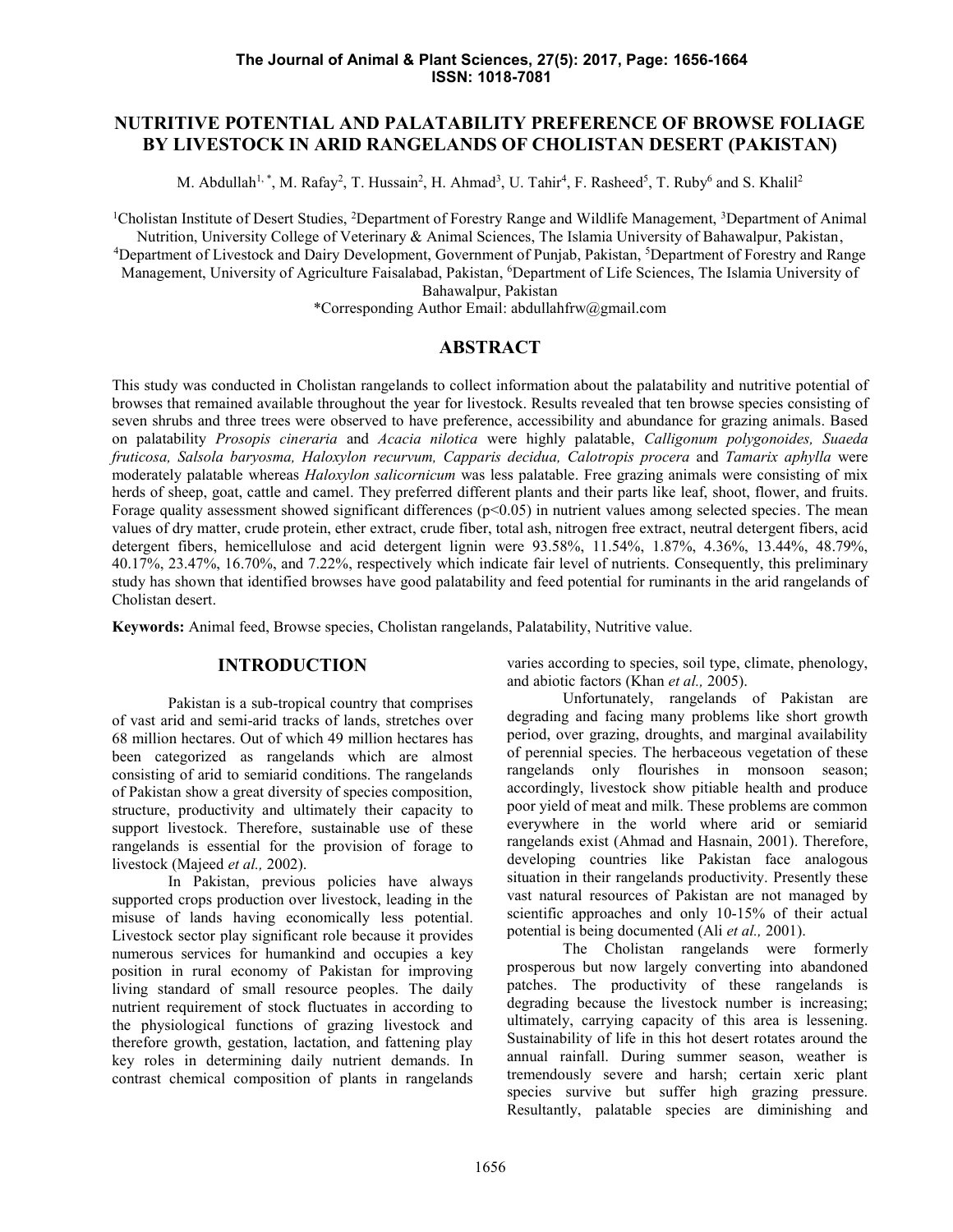unpalatable species with less nutritious properties are becoming abundant. Continuous increase in human population for livelihood and multiplying number of livestock is adding towards desertification (Akhter and Arshad, 2006).

In Cholistan rangelands during summer season, camels remain in the desert, browsing on different shrubs and tree species. These browse species are one of the most important and nutritionally rich resources of feed for livestock in Cholistan rangelands (Arshad *et al.,* 2001). Especially browse plants (shrubs & tree foliage) beside grasses compose one of the cheapest sources of feed for animals in many parts of the World. Mostly the browses have advantage of maintaining their nutritive value and greenness during the dry season when grasses dry up and decline in both quantity and quality. This nutritious profusion and perennial performance of browse species afford round the year provision of forage for grazing livestock (Kibon and Orskov, 1993).

The significance of browse foliage for livestock feeding is determined by their availability, palatability and nutritive composition. The most important objective in range management is animal production that is based on nutritional composition of accessible forages. Livestock expert must know the nutritive properties of forage species to maintain growth of animals, and assure the reasonable importance of grazing lands (Ganskopp and Bohnert, 2003). There is scanty information on the nutritive potential of forages in different arid and semiarid regions of the world including those of the Pakistan.<br>Knowledge on nutritional composition of

forages for grazing ruminants would form a base-line data about Cholistan rangelands. To preserve the optimum production and justifiable use of range resources in future, information about the current range resources is very important. Therefore, this study was being planned to collect the base line data about the nutritive potential and palatability classification of browses in Cholistan rangelands.

# **MATERIALS AND METHODS**

**Study Area:** This study was carried out in Cholistan desert that is found in southern part of Punjab Pakistan (Fig. 1). It spreads between longitudes  $69^{\circ}$  52' and  $75^{\circ}$  24' E and latitudes  $27^{\circ}$  42' and  $29^{\circ}$  45' N casing an area of about 2.6 million hectares. Cholistan desert is placed in arid subtropical continental monsoonal zone where mean annual rainfall varies from less than 100 mm in west to 200 mm in east, mostly received in monsoon season (July to September) (Akbar *et al.,* 1996). Aridity has been the most prominent feature of this with dry and wet years occurring in clusters. Temperature is high in summer and mild in winter without frost. The mean summer temperature (May-July) is  $34-38$ °C with the highest reaching over  $51.6^{\circ}$ C (Fig. 2). The soil of Cholistan desert is mostly alkaline, saline, and gypsiferous composed of schists, gneiss, granites, and slates (Arshad *et al.,* 2008). The vegetation of this desert consists of xerophytes, adjusted to low moisture, extremely hot temperature, and more salinity with wide variation of edaphic factors. The scarce vegetation of Cholistan commonly comprises perennial shrubs with dispersed small trees. Several ephemeral and annual species emerge after rains, complete life cycle in short duration and dry up after producing seeds. Many species have surprising capacity to reproduce even with minimum rainfall. The economy of this area is mainly pastoral and people have been living as nomadic life style from centuries. The pastoralists have smaller to large herds of cattle, camels, sheep, and goats. The movement pattern of nomadic herders is mostly dictated by the start and distribution of monsoon rains (Arshad and Akbar, 2002). The aerial view of Cholistan rangelands has been showed in Fig. 3.

**Identification of Plants:** Floristic surveys were conducted in different seasons to collect and identify the browse species of Cholistan Desert. Complete specimens of each species were collected in triplicate, dried, preserved, and mounted on herbarium sheets by conventional method. The plants were identified with the help of Flora of Pakistan and available literature (Ali and Qaiser, 1993-2007; Arshad and Rao, 1994). The determined specimens were checked and confirmed from National Agricultural Research Council (NARC) Pakistan and Cholistan Institute of Desert Studies (CIDS) Islamia University Bahawalpur.

**Degree of Palatability:** Classification of browse species based on palatability, parts used and animal's preferences was recorded by direct observing the grazing livestock (cattle, sheep, goats  $&$  camel) in field for two consecutive years from 2012-2013. These field observations were further confirmed from knowledge gathered from graziers and nomadic peoples at different range sites of Cholistan desert.

To calculate the degree of palatability, following palatability classes were used.

i) Highly palatable ii) Moderately palatable iii) Less palatable iv) Non-palatable

The palatable species were classified into four categories based on parts used by livestock.

i) Leave grazed ii) Shoot grazed iii) Flower grazed and iv) Fruit grazed

The livestock mostly differ in their selection of browsing species at different range sites. In present case, browsing species were classified whether grazed by cattle, sheep, goat, or camel (Hussain and Durrani, 2009).

**Procurement of Samples:** The samples of selected browse species were collected in spring seasons (February) 2013 from the different range sites of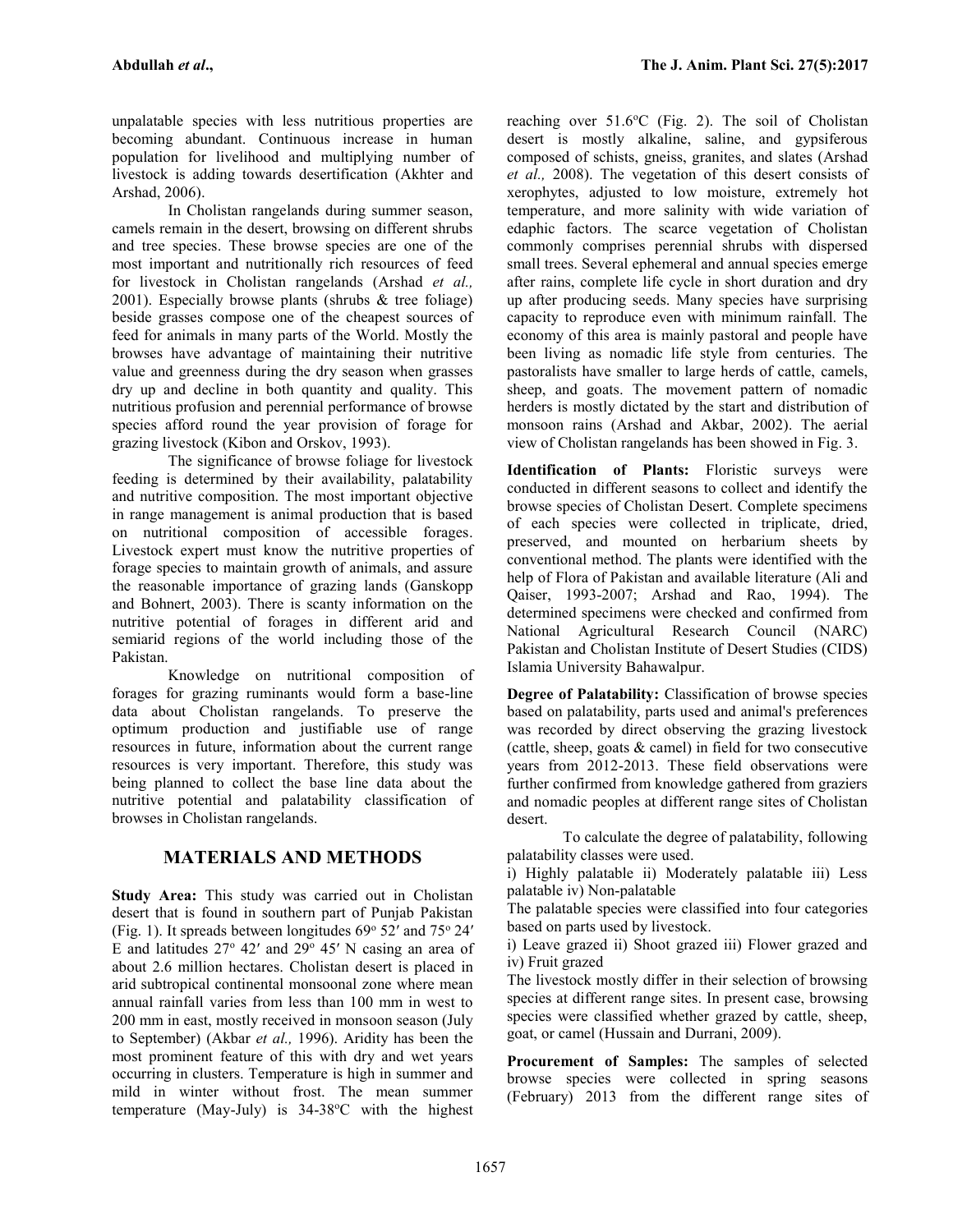Cholistan desert. The collected browse samples were mostly consisting of mixture of leaves, twigs, and inflorescence. The samples were air dried under shade then pooled for ground using Willey mill with 2 mm sieve for laboratory analysis. Ground samples were stored in plastic whirl-pack sample bags until put to use for further analysis.

**Nutritional Analysis:** The collected browse samples were subjected to proximate analysis for dry matter (DM), crude protein (CP), crude fiber (CF), ether extract (EE) and total ash according to official methods of Association of Official Analytical Chemists (AOAC, 2005). Nitrogen-free extract was determined on dry matter basis as; %NFE =  $100 -$  (%crude protein + %crude fiber + % ether extract + % Ash).

The fiber fractions, neutral detergent fiber (NDF), acid detergent fiber (ADF), and lignin were estimated by the methods followed by (Van Soest *et al.,* 1991). Hemicellulose was determined by difference of NDF and ADF. All the chemical analyses were done in triplicate at the Institute of Animal Nutrition and Feed Technology, University of Agriculture, Faisalabad.

**Statistical Analysis:** The data collected regarding proximate composition, and fibers fraction was analyzed for variance analysis (ANOVA) in completely randomized design. Significance between means was tested using the least significance difference (LSD) (Steel *et al.,* 1997). Significance was accepted at 5% level of probability. All the statistical procedures were performed using Statistical Analysis System Computer Package (SAS, 2000).

## **RESULTS**

**Palatability Classification:** In reconnaissance surveys of Cholistan rangelands ten browse species consisting of seven shrubs and three trees were identified to have preference and palatability by grazing livestock there. Identified species were almost easily accessible and abundantly available in the study area especially during monsoon and spring season. Based on palatability *Prosopis cineraria* and *Acacia nilotica* were highly palatable, *Calligonum polygonoides, Suaeda fruticosa, Salsola baryosma, Haloxylon recurvum, Capparis decidua, Calotropis procera* and *Tamarix aphylla* were moderately palatable whereas *Haloxylon salicornicum*

was less palatable. Grazing livestock was consisting of mixed herd of sheep, goat, cattle and camel and were freely grazed in the study area. They preferred the different plants and their parts during grazing and browsing like leaf, shoot, flower, and fruit. The details of taxonomic classification and palatability observations of browse species are given in Table 1.

**Nutritive Composition:** Nutritive composition of selected browse species of Cholistan rangelands is presented in Table 2. The contents of dry matter (DM) varied significantly ( $p$ <0.05) among species from 92.41 to 94.59%. The highest value of dry matter was observed in *Haloxylon recurvum* and lowest in *Calotropis procera*. The concentration of crude protein (CP) was ranging from  $08.25$  to 17.46% and highest ( $p<0.05$ ) contents of CP were observed in *Suaeda fruticosa* and lowest in *Prosopis cineraria*. Ether extract (EE) was significantly  $(p<0.05)$  varied from 01.03 to 03.44% with maximum in *Suaeda fruticosa* and minimum in *Haloxylon* salicornicum. Highest value (p<0.05) of crude fiber (CF) was observed in *Calotropis procera* (33.45%) and lowest in *Haloxylon recurvum* (13.45%) that ranged from 13.45 to 33.45% among the species. Similarly, maximum contents of ash (TA) were present in *Suaeda fruticosa* and lowest in *Prosopis cineraria* and concentration of ash was significantly ( $p<0.05$ ) varied from 08.24 to 18.60%. Subsequently mean concentration of nitrogen free extract (NFE) was  $48.79\%$  that was highest ( $p<0.05$ ) in *Haloxylon recurvum* and lowest in *Suaeda fruticosa.*

The concentration of neutral detergent fibers (NDF) were varied ( $p<0.05$ ) from 29.33 to 44.00% with mean value 40.17%. The highest NDF was observed in *Prosopis cineraria* and *Acacia nilotica* besides lowest was observed in *Haloxylon recurvum*. The acid detergent fibers (ADF) were ranged from 12.33 to 33.67% with mean value 23.47%. *Calligonum polygonoides* was found to have maximum (p<0.05) value of ADF and *Haloxylon recurvum* has lowest value. Whereas, the concentration of hemicelluloses was significantly varied  $(p<0.05)$  from 10.00 to 21.67%. Highest contents of hemicellulose were observed in *Haloxylon salicornicum* (21.67%) and lowest in *Calligonum polygonoides* (10.00%). Similarly, mean concentration of lignin was 07.22% that was highest in *Prosopis cineraria* (09.87%) and lowest in *Calotropis procera* (05.40%).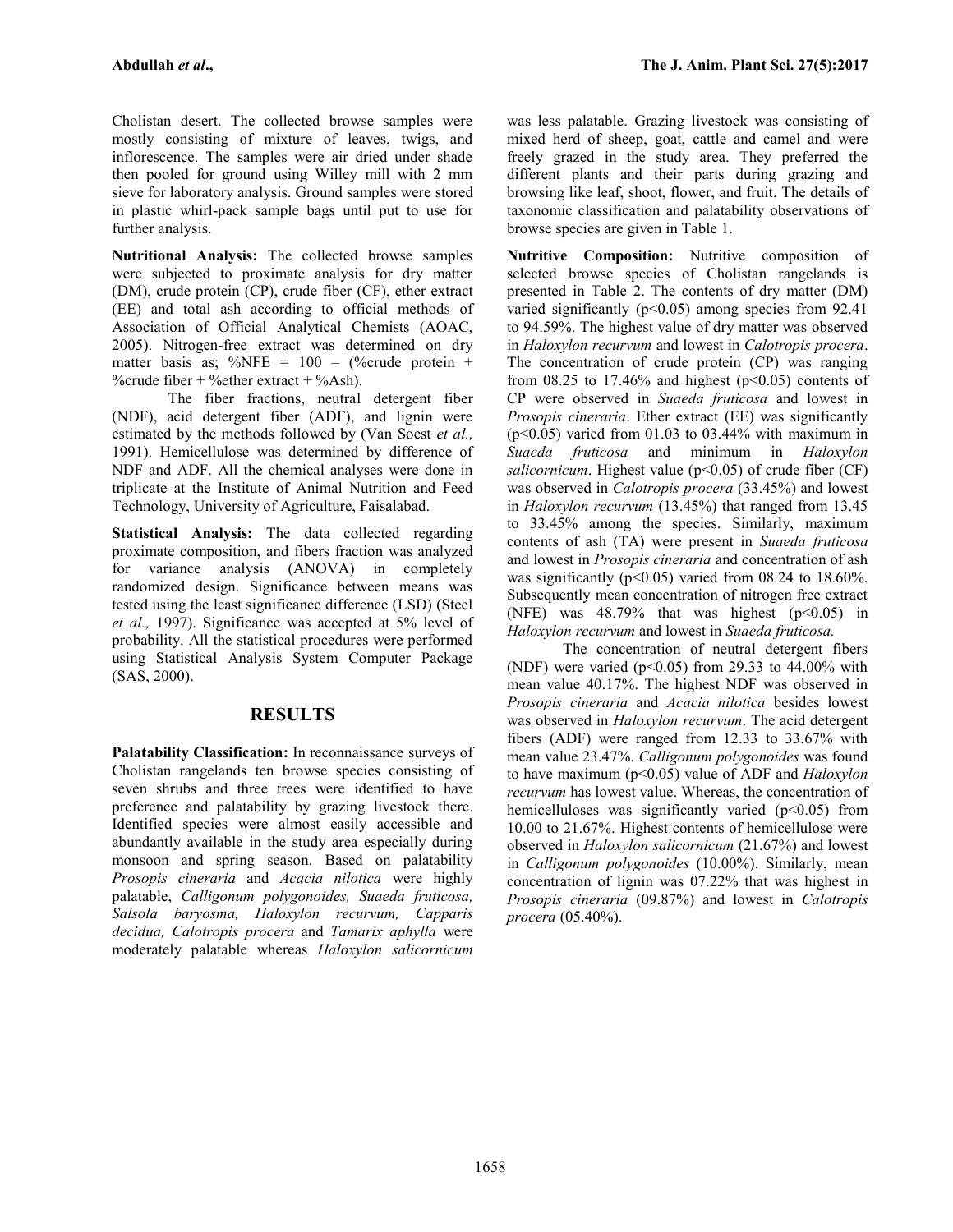

**Fig. 1. Map of Pakistan showing the study area Cholistan desert**



**Fig. 2. Showing the mean annual variation of temperature and rainfall**



**Fig. 3. Aerial view of Cholistan rangelands (photo taken by author)**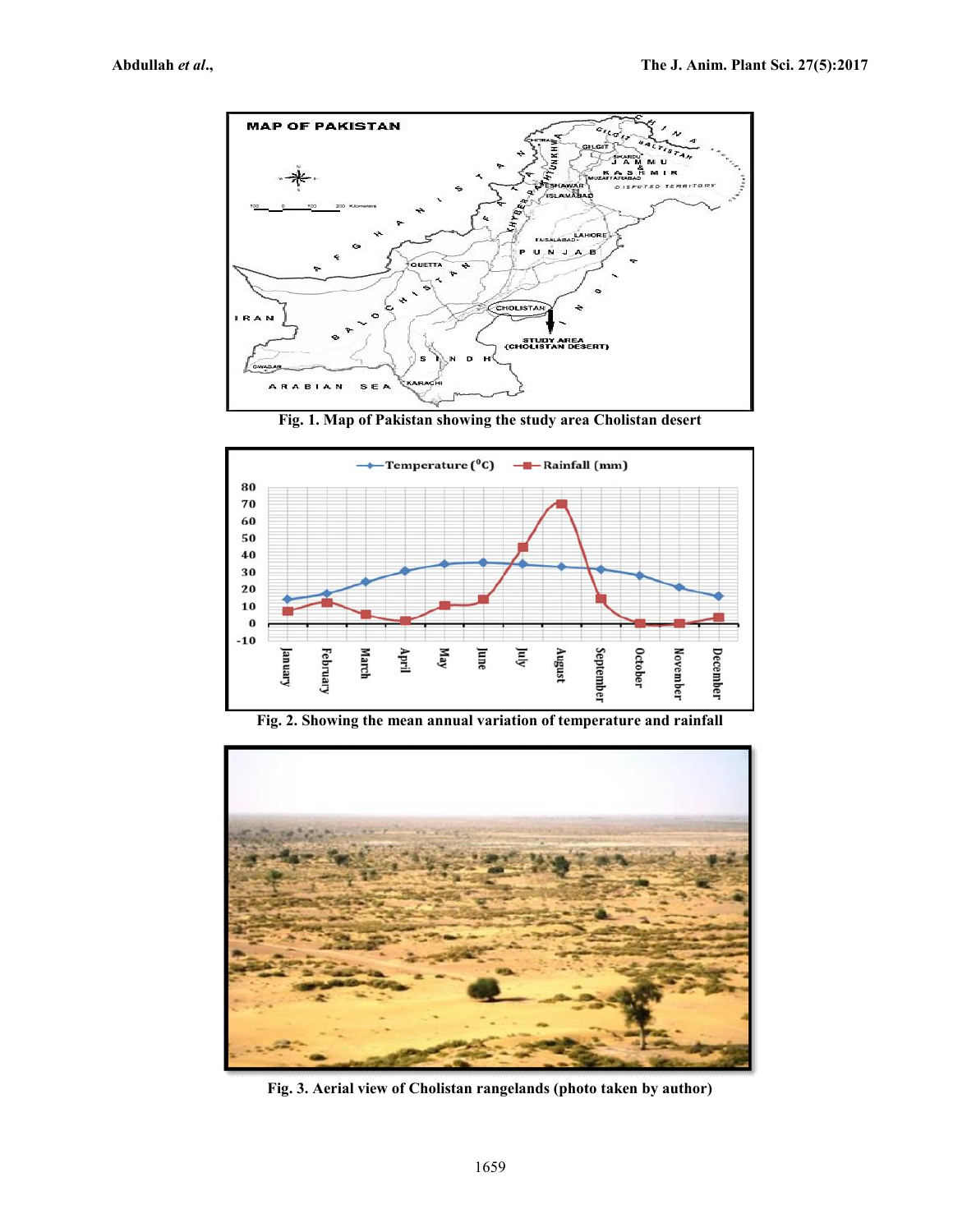## **Abdullah** *et al.*, **The J. Animal Science Science Science Science Science Science Science Science Science Science Science Science Science Science Science Science Science Science Science Science Science Science Science Sc**

### **Table 1. Palatability information of the selected browse species in Cholistan rangelands.**

| Sr.<br>No. | Family         | <b>Botanical Name</b>                       | Local Name   | Habit | Palatability       | <b>Animals types</b>       | Parts used                 |
|------------|----------------|---------------------------------------------|--------------|-------|--------------------|----------------------------|----------------------------|
|            | Asclepiadaceae | Calotropis procera (Aiton.) Aiton.          | Ak           | Shrub | Moderate palatable | Sheep, Goat, Cattle        | Leaf, Flower               |
|            | Capparaceae    | Capparis decidua (Forsskal.) Edgew.         | Karir        | Shrub | Moderate palatable | Camel, Cattle, Goat        | Shoot, Fruit               |
|            | Chenopodiaceae | <i>Haloxylon recurvum</i> Bunge. ex. Boiss. | Khar, Sajji  | Shrub | Moderate palatable | Camel                      | Shoot                      |
| 4          | Chenopodiaceae | <i>Haloxylon salicornicum</i> (Moq.) Bunge. | Lana         | Shrub | Less palatable     | Camel                      | Shoot                      |
|            | Chenopodiaceae | Salsola baryosma (Roem. et. Scult.) Dany.   | Lani         | Shrub | Moderate palatable | Camel, Sheep               | Shoot                      |
| 6.         | Chenopodiaceae | <i>Suaeda fruticose</i> (Linn.) Farsskal.   | Kali Lani    | Shrub | Moderate palatable | Camel                      | Leaf, Shoot                |
|            | Mimosaceae     | <i>Acacia nilotica</i> (Linn.) Del          | Kiker, Babul | Tree  | High palatable     | Sheep, Goat, Cattle, Camel | Leaf, Shoot, Flower, Fruit |
| 8          | Mimosaceae     | <i>Prosopis cineraria</i> (Linn.) Druce.    | Jand, Kanda  | Tree  | High palatable     | Sheep, Goat, Cattle, Camel | Leaf, Shoot, Flower, Fruit |
| 9          | Polygonaceae   | Calligonum polygonoidesLinn.                | Phog         | Shrub | Moderate palatable | Camel, Goat, Cattle        | Shoot, Flower              |
| 10         | Tamaricaceae   | Tamarix aphylla (Linn.) Karst.              | Frash, Ukan  | Tree  | Moderate palatable | Camel                      | Shoot                      |

### **Table 2. Nutritive composition of browse species from Cholistan rangelands (on DM basis).**

| Sr. No. | <b>Species Name</b>     | DM                  | $\bf CP$              | EE                   | CF                   | <b>TA</b>             | <b>NFE</b>           | <b>NDF</b>         | ADF                   | Hemicellulose          | Lignin               |
|---------|-------------------------|---------------------|-----------------------|----------------------|----------------------|-----------------------|----------------------|--------------------|-----------------------|------------------------|----------------------|
|         |                         | $(\%)$              | (%)                   | (%)                  | (%)                  | $(\%)$                | (%)                  | $(\%)$             | (%)                   | (%)                    | $(\%)$               |
|         | <b>Shrubs</b>           |                     |                       |                      |                      |                       |                      |                    |                       |                        |                      |
|         | Calligonum polygonoides | 93.64bc             | 11.54 <sup>d</sup>    | 1.47 <sup>d</sup>    | $23.37^e$            | $09.48^{\circ}$       | 54.17 <sup>b</sup>   | 43.67 <sup>a</sup> | 33.67 <sup>a</sup>    | $10.00$ <sup>f</sup>   | 8.80 <sup>b</sup>    |
| 2       | Suaeda fruticosa        | 94.43 <sup>ab</sup> | $17.46^{\rm a}$       | $3.44^{\rm a}$       | 25.52 <sup>d</sup>   | $18.60^{\rm a}$       | 34.98 <sup>g</sup>   | $33.00^\circ$      | $21.00^{\text{de}}$   | 12.00 <sup>f</sup>     | $5.73$ <sup>ef</sup> |
| 3       | Salsola baryosma        | 94.33ab             | 12.27 <sup>c</sup>    | 1.08 <sup>def</sup>  | $20.69$ <sup>f</sup> | 16.40 <sup>b</sup>    | $49.56^{de}$         | $41.67^{ab}$       | $21.00^{\text{de}}$   | 20.67 <sup>a</sup>     | 6.60 <sup>de</sup>   |
| 4       | Haloxylon recurvum      | 94.59 <sup>a</sup>  | 12.21 <sup>cd</sup>   | 1.04 <sup>ef</sup>   | $13.45^{\rm i}$      | $16.55^{b}$           | $56.75^{\rm a}$      | 29.33c             | 12.33 <sup>f</sup>    | $17.00$ <sup>cde</sup> | $5.73$ <sup>ef</sup> |
| 5       | Haloxylon salicornicum  | $93.42^{\circ}$     | 13.18 <sup>b</sup>    | 1.03 <sup>f</sup>    | 19.51g               | 15.24 <sup>c</sup>    | 51.04 <sup>cd</sup>  | $42.33^{ab}$       | $20.67$ <sup>de</sup> | 21.67 <sup>a</sup>     | 6.27 <sup>def</sup>  |
| 6       | Capparis deciduas       | 94.44 <sup>ab</sup> | 08.98 <sup>f</sup>    | 1.50 <sup>d</sup>    | 32.34 <sup>b</sup>   | $08.59$ <sup>fg</sup> | 48.60e               | 42.67 <sup>a</sup> | 24.33 <sup>cd</sup>   | $18.33^{bc}$           | 6.70 <sup>cd</sup>   |
|         | Calotropis procera      | 92.41 <sup>d</sup>  | $12.52^{bc}$          | 2.49 <sup>b</sup>    | $33.45^a$            | 14.35 <sup>d</sup>    | $37.18$ <sup>f</sup> | 38.67 <sup>b</sup> | 19.00 <sup>e</sup>    | $19.67^{ab}$           | $5.40$ <sup>f</sup>  |
|         | <b>Trees</b>            |                     |                       |                      |                      |                       |                      |                    |                       |                        |                      |
| 8       | Tamarix aphylla         | 92.57 <sup>d</sup>  | $08.65$ <sup>fg</sup> | $1.46$ <sup>de</sup> | 18.39 <sup>h</sup>   | 17.81 <sup>a</sup>    | 53.69 <sup>b</sup>   | $42.33^{ab}$       | $27.33^{bc}$          | 15.00 <sup>e</sup>     | 7.53 <sup>c</sup>    |
| 9       | Prosopis cineraria      | 93.48 <sup>c</sup>  | $08.25$ <sup>g</sup>  | 2.04 <sup>c</sup>    | $31.45^{\circ}$      | 08.24 $s$             | $50.02^{\text{de}}$  | 44.00 <sup>a</sup> | 28.67 <sup>b</sup>    | $15.33^{de}$           | 9.87 <sup>a</sup>    |
| 10      | Acacia nilotica         | 92.52 <sup>d</sup>  | 10.29 <sup>e</sup>    | 3.11 <sup>a</sup>    | 25.48 <sup>d</sup>   | $09.18$ <sup>ef</sup> | 51.91 <sup>c</sup>   | 44.00 <sup>a</sup> | $26.67^{bc}$          | $17.33^{cd}$           | $9.57^{ab}$          |
|         | Mean                    | 93.58               | 11.54                 | 1.87                 | 24.36                | 13.44                 | 48.79                | 40.17              | 23.47                 | 16.70                  | 7.22                 |
|         | <b>SEM</b>              | 0.27                | 0.24                  | 0.14                 | 0.30                 | 0.29                  | 0.51                 | 1.33               | 1.27                  | 0.68                   | 0.31                 |

Mean values based on 03 replicates; SEM: Standard error of means

Means in same column with different superscript (a, b, c, d, e, f, g) are significantly different (P<0.05)

DM=Dry matter, CP=Crude protein, EE=Ether extract, CF=Crude fiber, TA=Total ash, NFE=Nitrogen free extract, NDF=Neutral detergent fiber, ADF=Acid detergent fiber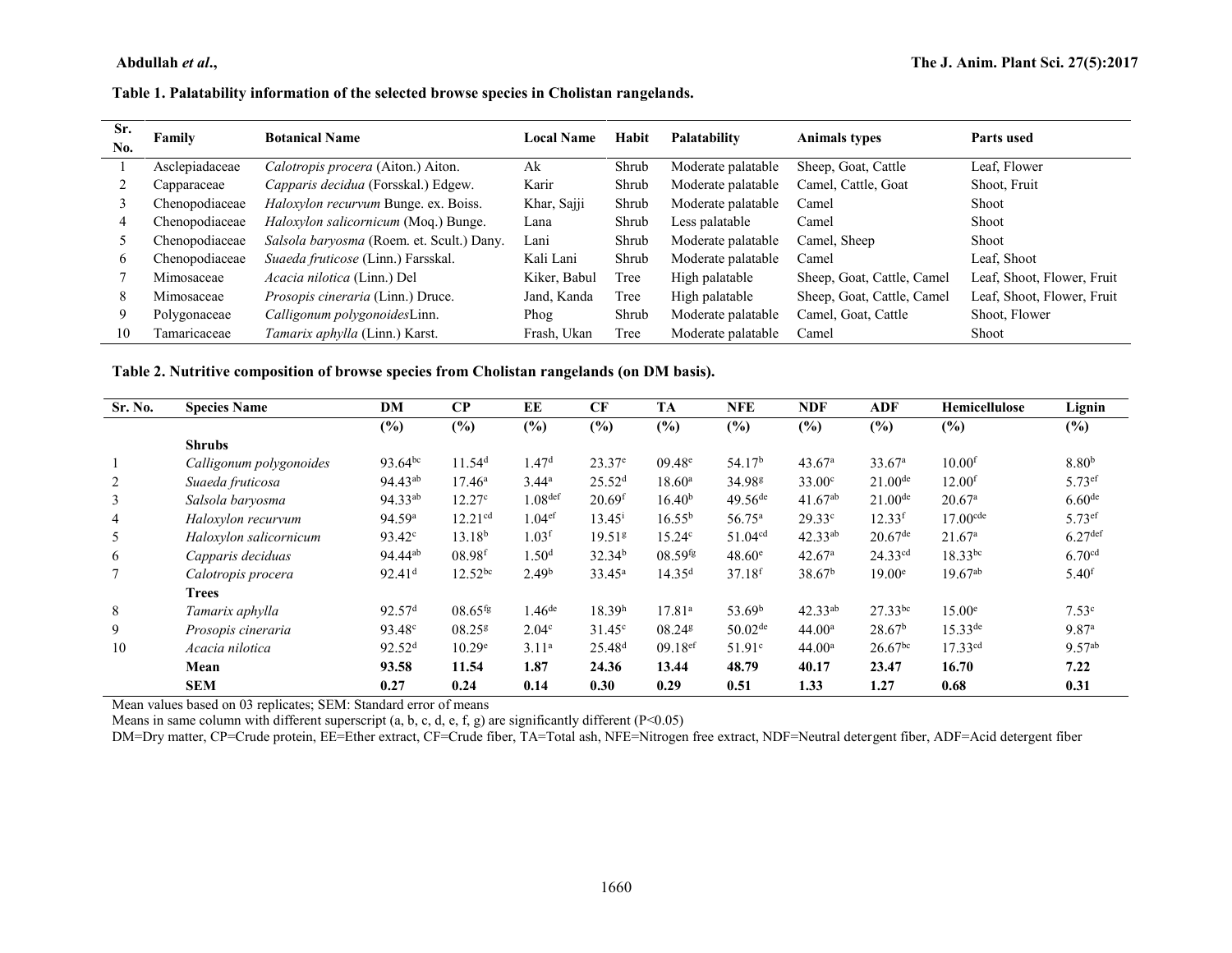# **DISCUSSION**

**Palatability Classification:** It is obvious that successful range management requires the knowledge of palatability and nutritional value of range plants for livestock. This study has identified ten browse species that have palatability to varying degree, easily accessible to browsing and abundantly available in the study area especially during monsoon (July to September) and spring (February to March) seasons. Results showed that maximum browse species were used for their leaves and shoot as feed by grazing animals. The livestock usually prefer the leaves and shoot of all forages, might be due to high crude protein, phosphorus and low lignin and fiber contents than woody parts. Generally, animals desire fresh foliage than dried and non-succulent forages that can be eaten easily. Likewise, soft green herbaceous parts, in addition having good taste and odor are rapidly digestible.<br>Rangelands of Cholistan desert are freely grazed

by mixed herds of cattle, sheep, goats and camels. According to our results, camel ranked first in exploring maximum number of species. It has been observed that *Acacia nilotica,* and *Prosopis cineraria,* were highly palatable and preferred for their leaf, shoot, flower, fruit by all the grazing animals like sheep, goat, cattle, and camel. It was observed that in Cholistan rangelands maximum forage species was available during monsoon season. Numerous species of ephemeral and annual appear after rains, complete their life cycle in short duration and vanish. However, grazing pressure starts as vegetation emerge and sprout after the availability of moisture from rain (Akbar *et al.,*1996).

It was observed that grazing animals select the most palatable plant species first. It may lead to complete replacement of superior quality forages by non-palatable species. Animals face forage deficiency in Cholistan rangeland in winter (December & January) due to dormant season. The selected browse species of trees and shrubs maintain their foliage during the winter (dormant) also and may continue to be palatable for livestock. A very little information was available about palatability, seasonal availability, and animal preferences of forage plants of Cholistan rangelands (Abdullah *et al.,* 2013).

**Nutritive Composition:** This was preliminary report about the nutritive composition of browse species in the arid rangelands of Cholistan desert. The comparison of ten major browse species of Cholistan rangelands showed that there were significant differences in nutrients among species. In forages, dry matter (DM) is the actual amount of feed stuff after removing water, volatile acids and bases if they are present (Azim *et al.,* 2011). The results revealed that DM contents were high in browse species, which may be determined by late stage of maturity of foliage's at the time of sampling as DM is found to

increase with maturity of forages (Sanon *et al.,* 2008). In this study, high DM contents could be due to the time of sampling in spring season (March) after 5-6 months of fresh growth of plant species in monsoon because in Cholistan desert, maximum plant growth has been observed during monsoon (July to September). It indicates that browse species of this area serves as an essential and consistent source of DM, along other nutrients for feeding the livestock of Cholistan. The contents of DM in this study had almost similar ranges as those stated previously (Njidda and Ikhimioya, 2010).

Crude protein (CP) mainly includes all nitrogenous compounds present in forages and considered as reliable source of overall nutritional status of animal feed (Ganskopp and Bohnert, 2001). Crude protein below 6-7% causes low production of milk, meat, and wool. It also disturbs the reproduction process in animals. Deficiency of crude protein may also reduce microbial activity in the rumen of animals' due to poor availability of nitrogen. The concentration of CP in browse species was higher than minimum level of 7-8%, essential for optimum feed intake and function of rumen in grazing animals (Van Soest, 1994). This prominent level of CP signifies their high nutritive value; therefore, browses can be used as protein supplements for poor quality pastures. The animal feeds with less than 6% CP are not likely to provide the minimum level of ammonia that is required for maximum microbial growth in rumen (Norton, 1994).

Based on level of CP suggested for the maintenance of several wild and domestic herbivores by NRC (1984) 7.5% CP was established as satisfactory forage quality threshold. According to results, contents of CP in browse species were higher than 8%, which were sufficient for medium level of production in ruminants. Therefore, these browses could be a good quality protein supplements if they were properly degraded and were non-toxic to the microbes of rumen and host animal. The concentration of CP was found almost consistent with previous study of Arzani *et al.* (2006). The CP range in present study was slightly higher than what had been stated for range forages in earlier study (Towhidi and Zhandi, 2007) and was little lower than the range presented by Melaku *et al.* (2010). These variations in contents of CP in browses may be due to time of sampling because same species varying in CP level by about 30 to 40% when harvested at various times of the year.

Ether extract (EE) is a component of lipid and animals mainly derive their energy from it for their body production and maintenance. The high contents of EE in feed samples are a sign of higher energy level for the animals (Odedire and Babayemi, 2008). According to our results, maximum value of EE was observed as 03.44% (*Suaeda fruticosa*) and minimum 01.03% (*Haloxylon salicornicum*). Our findings were almost comparable with work of Mahala *et al.* (2009). The results were showing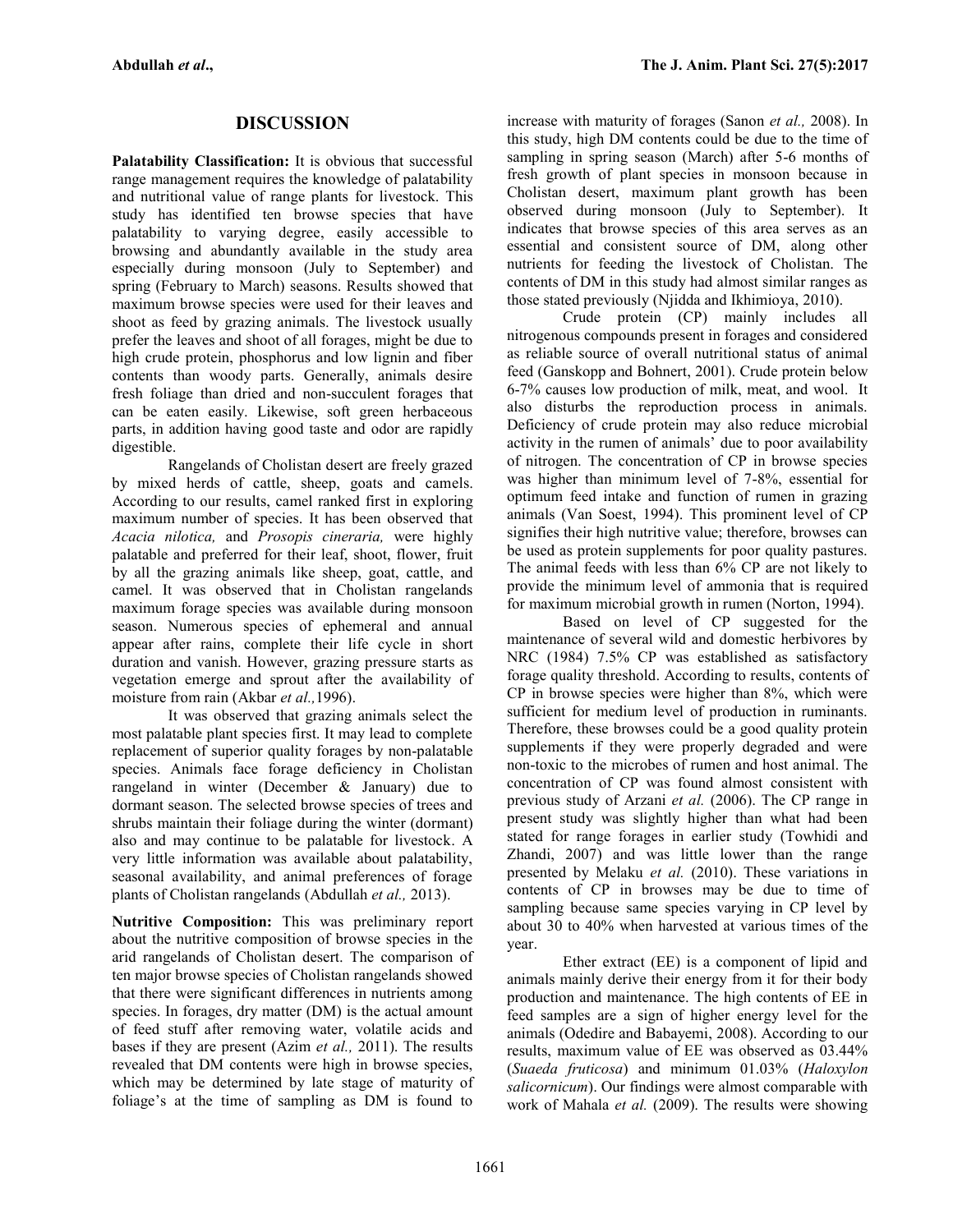little high values of EE as determined previously (Towhidi and Zhandi, 2007) but slightly lower than Njidda and Ikhimioya (2010).

In this study, mean concentration of crude fiber (CF) was 24.36%, which varied from 13.45 to 33.45% among browse species. These results were showing slightly lower contents of CF as determined previously by Towhidi and Zhandi (2007). However, these results were almost in line with Azim *et al.* (2011). Ash represents the mineral level in animal feed, which is mostly consisting of calcium, phosphorus, potassium and large amount of silica. According to our results, concentration of ash was ranging from 08.24 to 18.60% with mean value 13.44%. Different researchers have determined the different ratios of ash in different plant species between 07.60 and 22.20% (Tan and Yolcu, 2001). Our results were in this limit and can be compared with previous study (Sultan *et al.,* 2010). However, our results were slightly higher than the results of Melaku *et al.* (2010).

Similarly, in this study mean concentration of nitrogen free extract (NFE) was calculated as 48.79% ranging from 34.98 to 56.75%. This range was almost in agreement with range reported by Okoli *et al.* (2003). Our results showed that browses were of paramount importance for rangelands management in Cholistan desert. The proximate composition of browse species did not vary much from values published in previous literature. The slight variations in chemical composition of browse species among different studies could be attributed to plant variety, agro climatic conditions, or even growth stages of plants at sampling and sampling procedures. It was decided that the browse species investigated in present study could be a reliable source of DM and protein.

Neutral detergent fiber (NDF) is an important determinant of forage quality and digestibility, and it directly affects the performance of an animal. The high concentration of NDF lower the neutral detergent soluble which mostly consisting of starches, sugar, fat, CP. El Shaer and Gihad (1994) has reported that contents of NDF can range from 35-40% which is considered as the normal range of nutritious fodder. Results revealed that concentration of neutral detergent fiber (NDF) present in browses was ranged from 29.33 to 44.00%. Browse species investigated in current study consisted below 45% NDF on DM basis and this render them as good quality roughages, because fibrous feed with less than 45% NDF have been classified as good quality feed (Singh and Oosting, 1992). High contents of NDF in *Prosopis cineraria* and *Acacia nilotica* as compare to others may have low DM intake because high contents of NDF lower the feed intake rate in animals. Our findings were very close to the results of Melaku *et al.* (2010) who has studied the chemical composition of browses in Ethiopia.

The results showed that concentration of acid detergent fiber (ADF) in selected browse species was ranged from 12.33 to 33.67%. Shimelse (2010) has reported almost similar range of ADF contents. It was observed that *Calligonum polygonoides,* which has higher content of ADF may have poor digestibility, since it has been reported that digestibility of feed and ADF contents are negatively correlated (McDonald *et al.,* 2002). In all the investigated species, except for *Haloxylon recurvum, Haloxylon salicornicum* and *Calotropis procera* the ADF was a large part of NDF fraction that showed high content of cellulose and lignin and low content of hemicellulose. In this study, hemicellulose was ranging from 10.00 to 21.67% with the mean value 16.70%. Our results were almost in line with Foguekem *et al.* (2011) who has evaluated the nutritional status of various forage plants.

Lignin is a cell wall component and formed as part of cell wall thickening process (Boudet, 1998). Results revealed that mean concentration of lignin in browses was 07.22% that was varying from 05.40 to 09.87%. Our results were almost in line with contents range of previous study (Santra *et al.,* 2008). However, from a nutritional point of view, it is remarkable that lignin value is kept low to avoid jeopardizing the digestibility of other nutrients. Different studies have reported a negative correlation between lignin contents and cell wall digestibility because lignin acts as a physical barrier in the functioning of microbial enzymes. According to our results, the differences in structural constituents among selected browse species could be attributed to facts that these species were different, and even growing in similar environmental conditions, they may have different chemical composition, a result of genetic diversity of species.

**Conclusion:** The identification, palatability and nutritive evaluation of browses have created a detail map about productive potential of browses in Cholistan rangelands. Nutritive evaluation showed that proximate composition (DM, CP, EE, CF, TA & NFE), structural constituents (NDF, ADF, Hemicellulose & Lignin) composition were varying significantly  $(p<0.05)$  among the selected species. Results have revealed that these species have fair level of palatability, nutrients and sever as potential source of feed for range livestock in Cholistan. Generally, it was first comprehensive attempt to summaries what was known about the potential of browses in Cholistan rangelands. This data should be incorporated into the current management plan and the subsequent vegetation map should serve as a valuable tool in the planning, conservation and management of these rangelands. It is very further recommended to determinate the comparative nutrient value of all available browse resources during various seasons, phenological stages to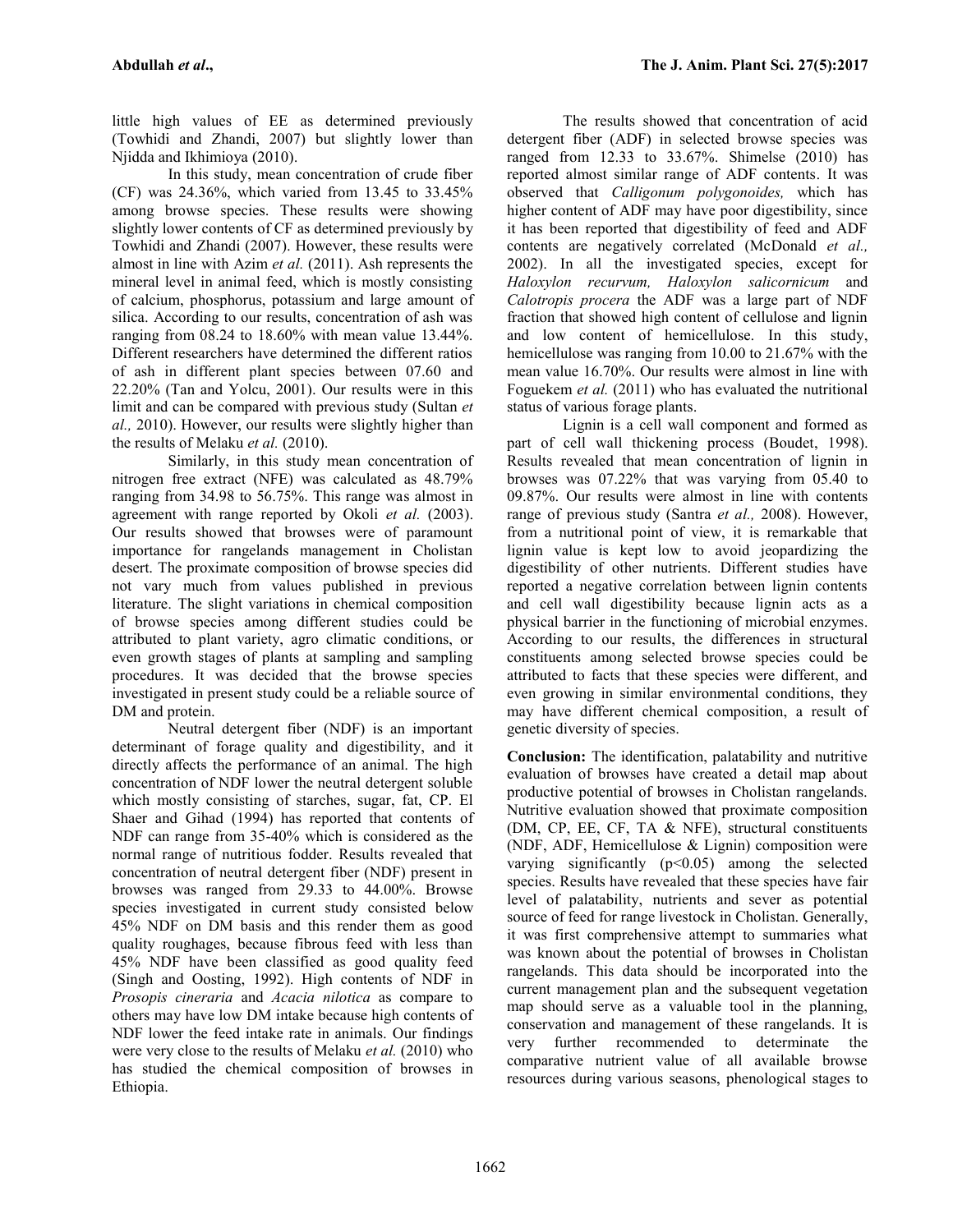meet animal requirements for optimum livestock production.

**Acknowledgements:** This work is a part of Ph.D. thesis of Muhammad Abdullah. Authors gratefully acknowledge the support from Higher Education Commission (HEC) Pakistan under indigenous scholarship program. Authors are also thankful to Late Dr. Muhammad Arshad (Director Cholistan Institute of Desert Studies) for his supervision during whole work.

#### **REFERENCES**

- Abdullah, M., R.A. Khan, S. Yaqoob and M. Ahmad (2013). Mineral profile of browse species used as feed by grazing livestock in Cholistan rangelands, Pakistan. Pakistan J. Nutri. 12(2): 135-143.
- Ahmad, S. D. and G. Hasnain (2001). Evaluation of introduced fescue grass for forage and soil conservation in hilly areas of Pakistan. Online J. Biol. Sci. 1(6): 442-445.
- Akbar, G., T. N. Khan and M. Arshad (1996). Cholistan desert Pakistan. Rangelands 18: 124-128.
- Akhter, R. and M. Arshad (2006). Arid Rangelands in Cholistan Desert Pakistan. Scheresse 17: 1-18.
- Ali, M., I.A. Qamar, A. Ali, M. Arshad and J. Iqbal (2001) Evaluation of tropical grasses for forage yield and crude protein content in the Pothowar plateau of Pakistan. Online J. Biol. Sci. 1: 466– 467.
- Ali, S.I. and M. Qaiser (1993-2007). Flora of Pakistan. Eds. (fascicles series 193-215) Karachi (Pakistan).
- AOAC, (2005). Official Methods of Analysis of the official analytical chemists,  $18<sup>th</sup>$  Ed. (Hoewtiz, W. Eds.), Association of Official Analytical Chemists, Washington DC.
- Arshad, M. and A.R. Rao (1994). Flora of Cholistan Desert (Systematic list of trees, shrubs and herbs). J. Econ. and Taxon. Bot. 18(3): 615- 625.
- Arshad, M. and G. Akbar (2002). Benchmark of Plant Communities of Cholistan Desert. Pakistan J. Biol. Sci. 5(10): 1110-1113.
- Arshad, M., A.R. Rao, G. Akbar. (2001). Sustainability pattern of livestock in Cholistan desert Pakistan. Sustainable development of desert communities. a regional symposium Iran, UNDP. 2: 185-192.
- Arshad, M., A.U. Hassan, M.Y. Ashraf, S. Noureen and M. Moazzam (2008) Edaphic factors and distribution of vegetation in the Cholistan desert, Pakistan. Pakistan J. Bot. 40(5): 1923-1931.
- Arzani, H., M. Basiri, F. Khatibi and G. Ghorbani 2006. Nutritive value of some Zagros Mountain

rangeland species. Small Rumi. Res. 65: 128– 135.

- Azim, A., S. Ghazanfar, A. Latif and M.A. Nadeem. 2011. Nutritional evaluation of some top fodder tree leaves and shrubs of district Chakwal, Pakistan in relation to ruminant's requirements. Pakistan J. Nutri. 10(1): 54-59.
- Boudet, A.M. (1998). A new view of lignification. Trends in Plant Sci. 3: 67-71.
- El Shaer, H.M. and E.A. Gihad (1994). Halophytes as animal feeds in Egyptian deserts (Ed: Squires, VR, Ayoub, AT). Halophytes as a resource for livestock and for rehabilitation of degraded lands. Kluwer Academic Publishers; 281–284 p.
- Foguekem, D., M.N. Tchamba, L.N. Gonwouo, P. Ngassam and M. Loomis (2011). Nutritional status of forage plants and their use by elephant in Waza national park, Cameroon. Scient. Rese. and Essays 6(17): 3577-3583.
- Ganskopp, D. and D. Bohnert (2003). Mineral concentration dynamics among 7 northern Great Basin grasses. J. Range Manag. 56: 174-184.
- Ganskopp, D. and D. Bohnert (2001). Nutritional dynamics of 7 northern Great basin grasses. J. Range Manag. 54: 640-647.
- Hussain, F. and M.J. Durrani (2009). Seasonal availability, palatability and animal preferences of forage plant in harboi arid rangeland, Kalat, Pakistan. Pakistan J. Bot. 41(2): 539-554.
- Khan, Z. I., E. Valeem, A. Hussain, M. Ashraf, M.Y. Ashraf, McDowell, M. S. Akhtar and M. A. Mirza (2005). Effect of seasonal variation on Zn content of soil, forage, water, feed and small ruminants grazing the native and improved pasture during different seasons in the semi-arid regions of Pakistan. Inter. J. Biol. and Biotech.  $2:465 - 74.$
- Kibon, A. and E.R. Orskov (1993). The use of degradation characteristics of browse plants to predict intake and digestibility by goats. Ani. Prod. 57: 247-251.
- Mahala, A.G., I.V. Nsahlai, N.A.D. Basha and L.A. Mohammed (2009). Nutritive evaluation of the natural pastures at early and late rainfall season in kordofan and butana, Sudan. Aust. J. Basic and Appl. Sci. 3(4): 4327-4332.
- Majeed, A., M. Azam and D.A. Mumtaz (2002). Drought and Water Management Strategies in Pakistan. Proceedings of SAARC Workshop on Drought and Water Management Strategies. Pakistan Council of Research in Water Resources, Islamabad, Pakistan.
- McDonald, P., R.A. Edwards, J.F.D. Greenhalgh and C.A. Morgan (2002). Animal Nutrition (6th. edition). Pearson Educational Limited, Edinburgh.